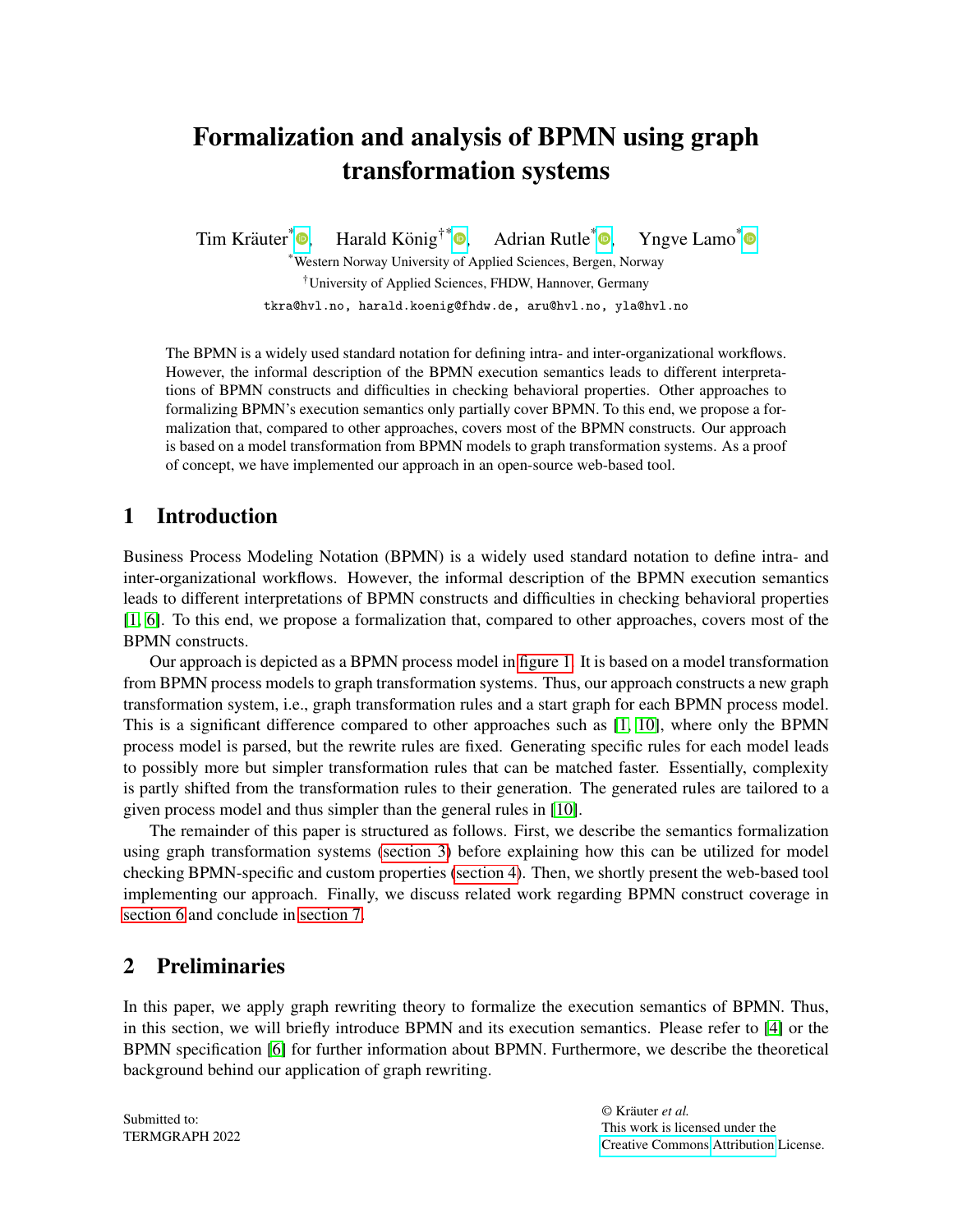<span id="page-1-0"></span>

Figure 1: Overview of the proposed approach

#### 2.1 BPMN

<span id="page-1-1"></span>BPMN is a widely used standard notation to define intra- and inter-organizational workflows. [Figure 2](#page-1-1) depicts the structure of BPMN process models and the corresponding BPMN symbols contained in clouds.



Figure 2: Simplified excerpt of the BPMN metamodel [\[6\]](#page-9-1)

A BPMN process model is represented by a Collaboration that has a set of participants and MessageFlows between InteractionNodes contained by them (see [figure 2\)](#page-1-1). Each participant is a Process containing FlowNodes connected by SequenceFlows. A FlowNode is either an Activity, Gateway or Event. There exist many types of Activities, Gateways and Events such as start and end events, for example, used in [figure 1.](#page-1-0) Activities represent certain tasks to be carried out during a process, while things may happen (events). Furthermore, gateways represent conditions or split and merge sequence flows [\[4\]](#page-9-3).

The BPMN execution semantics are described using the concept of *tokens*[\[6\]](#page-9-1). BPMN process models are executed by triggering one or more of their start events, leading to the creation of a token at each triggered start event. Tokens are transported between flow nodes by sequence flows (arrows)  $^1$  $^1$ . Activities can start when there is at least one token located on an incoming sequence flow. The start of an activity

<span id="page-1-2"></span><sup>&</sup>lt;sup>1</sup>The visual bpmm-js token simulation available at [https://bpmn-io.github.io/bpmn-js-token-simulation/](https://bpmn-io.github.io/bpmn-js-token-simulation/modeler.html) [modeler.html](https://bpmn-io.github.io/bpmn-js-token-simulation/modeler.html) greatly helps to understand BPMN execution semantics.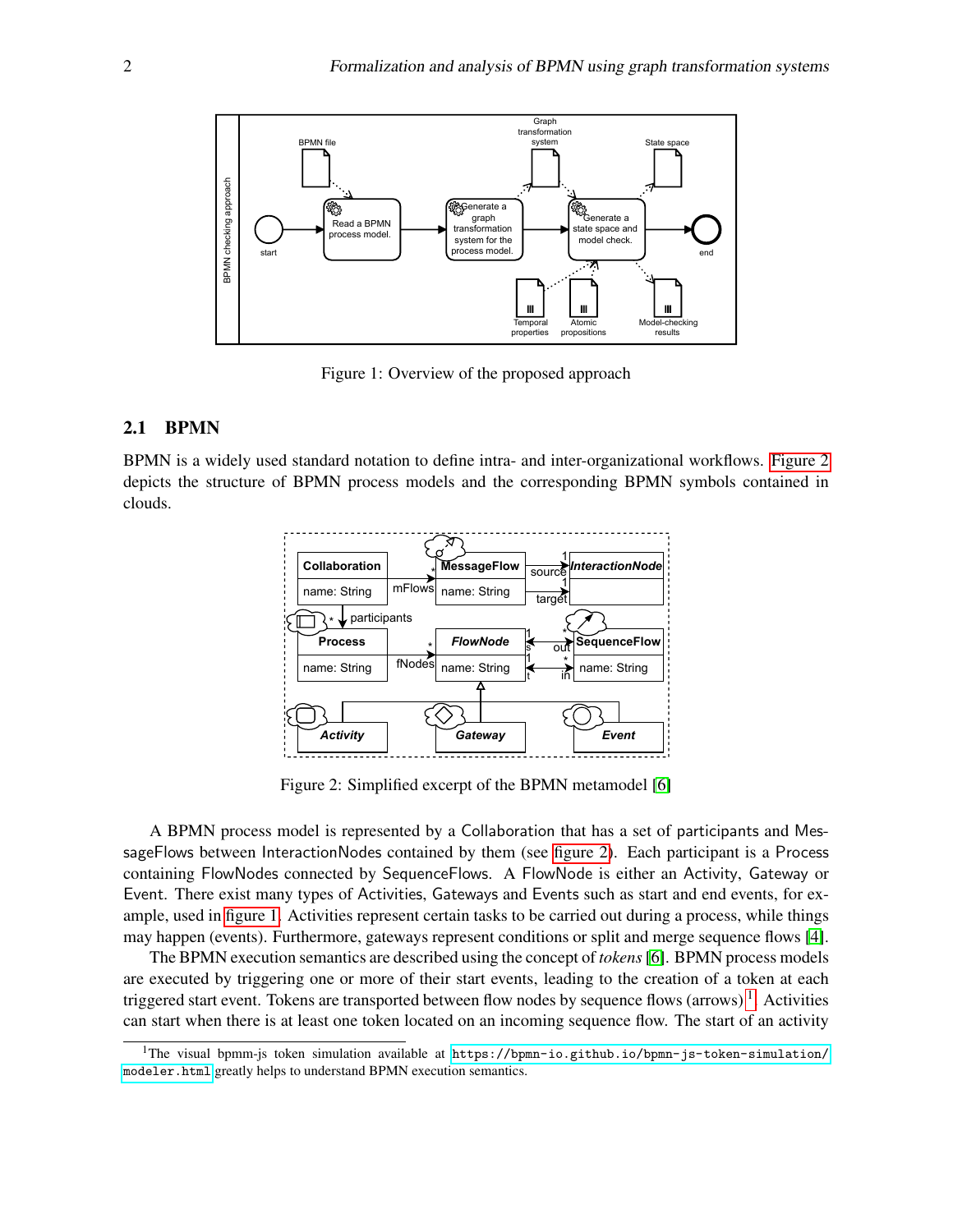will move the incoming token to the activity. When an activity finishes it will create one token for each outgoing sequence flow. Different gateway types exist, for example, for split/merge or XOR/OR distribution of tokens. Events consume and create tokens similarly to activities but also have additional semantics depending on their type. For example, message events will create or consume messages.

#### 2.2 Theoretical background

We use typed attributed graphs for the formalization of the BPMN execution semantics. Each state, i.e., token distribution during the execution of a BPMN model is represented as an attributed graph typed in the BPMN execution type graph introduced later in [section 3.](#page-2-0)

Regarding graph transformation, we utilize the single-pushout (SPO) approach with negative application conditions (NAC) [\[3\]](#page-9-4). In addition, we utilize *nested rules* with quantification to make parts of a rule applied repeatedly or optionally [\[7,](#page-9-5) [8\]](#page-9-6). SPO is sufficient to formalize the BPMN execution semantics and the automatic removal of dangling edges is not a problem. Moreover, we utilize NACs to implement some more intricate parts in the BPMN execution semantics such as the termination of processes. In SPO rewriting, a graph transformation rule is defined as a partial graph morphism  $L \rightarrow R$ , while in our case *L* and *R* are typed attributed graphs.

## <span id="page-2-0"></span>3 BPMN semantics formalization

Since our approach is based on a model transformation from BPMN to graph transformation systems, we generate a *start graph* and *graph transformation rules* for a given BPMN process model. The approach supports the BPMN constructs depicted in [figure 3.](#page-2-1)

<span id="page-2-1"></span>

Figure 3: Overview of the supported BPMN constructs (structure adapted from [\[5\]](#page-9-7))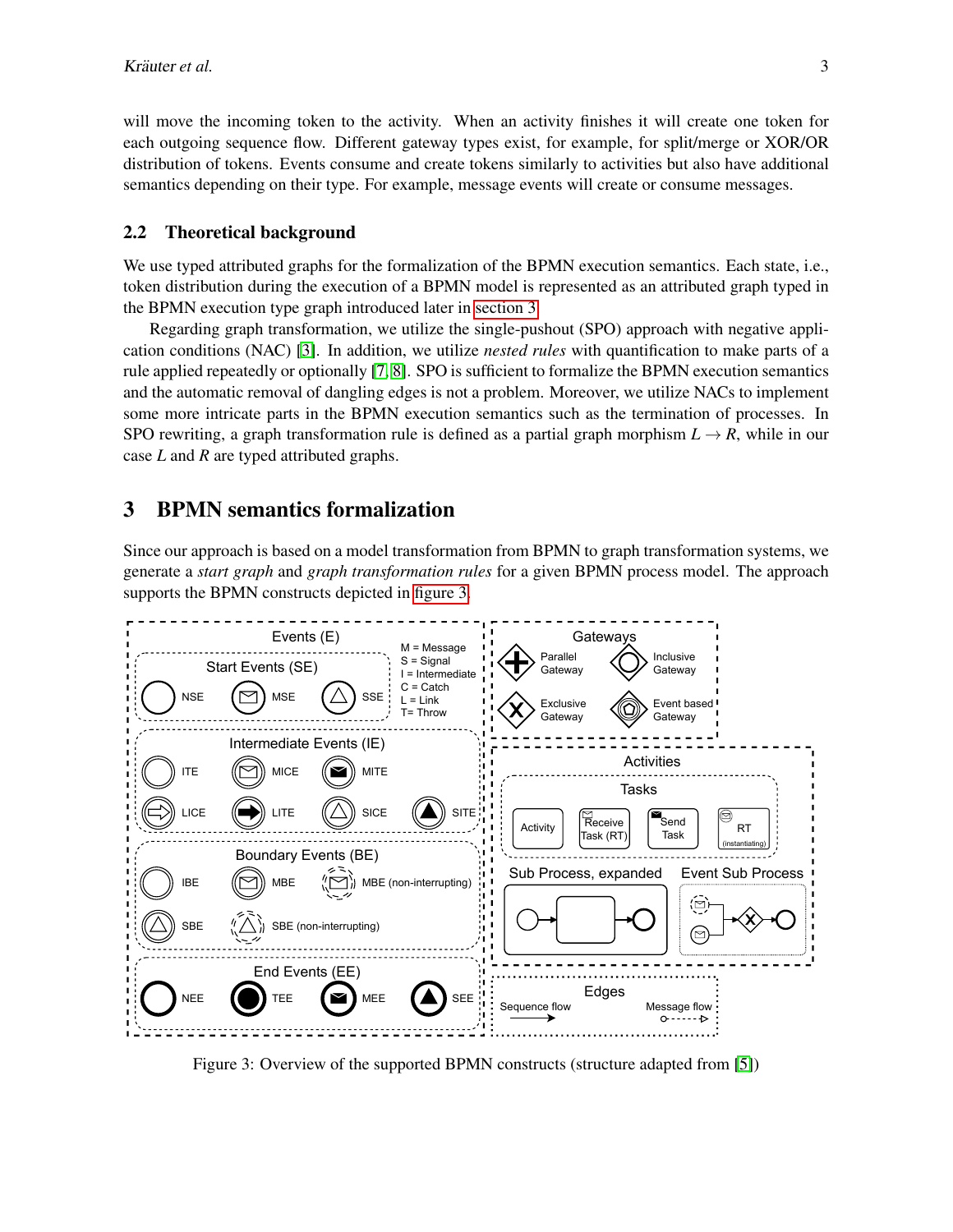<span id="page-3-0"></span>

Figure 4: BPMN execution type graph

Our formalization of BPMN is token-based, as in the informal description of the BPMN specification [\[6\]](#page-9-1). Thus, to describe processes holding tokens during execution, we use the type graph shown in [figure 4.](#page-3-0) The type graph is depicted using a UML class diagram-like syntax.

We use ProcessSnapshot to denote a running BPMN process with a specific token distribution which describes one state in the history of process states during the execution. Every ProcessSnapshot has a set of tokens, incoming messages, and subprocesses. A ProcessSnapshot has the state Terminated if it has no tokens or subprocesses. Otherwise, it has the state Running. A Token has an elementID, the BPMN activity or sequence flow at which it is located. A Message has an elementID, pointing to a MessageFlow. To depict graphs conforming to the type graph concisely, we introduce a concrete syntax in the clouds attached to the elements. It extends the BPMN syntax by adding tokens. Tokens are represented as colored circles and are drawn at their specified position in a model. Their color will match the color of the circle representing the process snapshot holding the token, which is located at the top left of the corresponding BPMN process. The concrete syntax was significantly inspired by the excellent bpmn-js-token-simulation<sup>[2](#page-3-1)</sup>. Using this type graph, we can now define how the start graph and graph-transformation rules for the different BPMN constructs are created.

The generation of the start graph for a BPMN model is straightforward. For each process in the BPMN model, we generate a process snapshot if the process contains a none start event (NSE). Then, for each NSE, we add a token to the respective process snapshot. An example of a start graph is shown in [figure 5](#page-3-2) using abstract and concrete syntax. Furthermore, we consider allowing the user to define a start graph similar to how he can define atomic propositions for custom properties (see [section 4.2\)](#page-5-1).

<span id="page-3-2"></span>

Figure 5: Example start graph in abstract (left) and concrete syntax (right)

The model transformation generates one or more graph transformation rules for each FlowNode in a BPMN model. We will now describe the rule generation for NSE's, tasks, and message events to give an

<span id="page-3-1"></span> $2$ <https://github.com/bpmn-io/bpmn-js-token-simulation>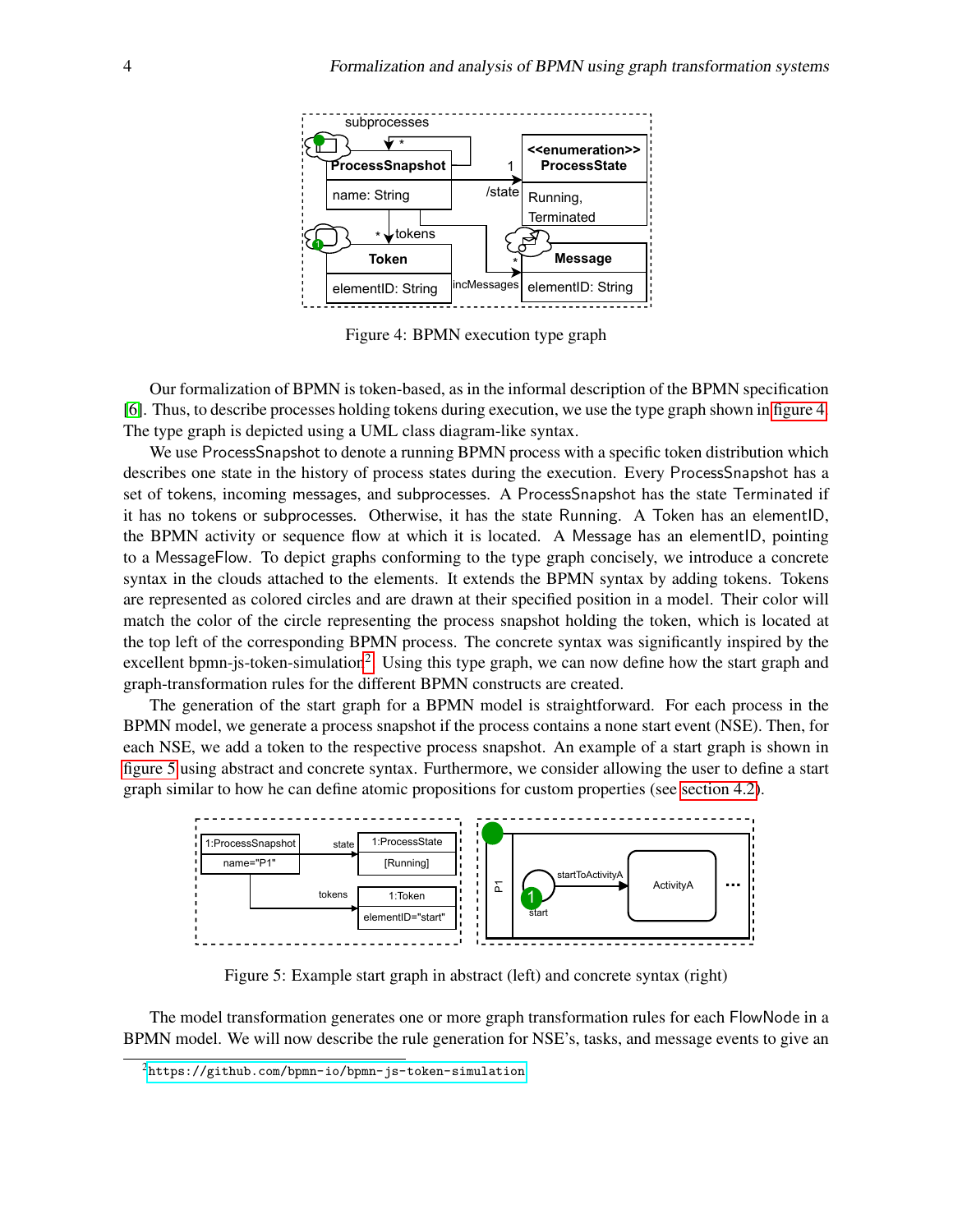overview of how our model transformation works. A table summarizing how the model transformation works for the main FlowNodes is contained in the artifacts of this paper [\[9\]](#page-9-8). [Figure 6](#page-4-0) depicts an example graph transformation rule  $(L \rightarrow R)$  for a NSE in abstract syntax. The rule is straightforward and moves a token from the start event to its outgoing sequence flow. For the rest of the paper, we will depict all rules in the concrete syntax introduced earlier. The rule from [figure 6](#page-4-0) depicted in concrete syntax is shown in [figure 7.](#page-4-1)

<span id="page-4-0"></span>

<span id="page-4-1"></span>Figure 6: Example graph transformation rule for a NSE (abstract syntax)



Figure 7: Example graph transformation rule for a NSE (concrete syntax)

<span id="page-4-2"></span>The rule in [figure 8](#page-4-2) represents the start of the task, which will move one token from the incoming sequence flow to the task itself.



Figure 8: Example graph transformation rule to start a task

The left rule in [figure 9](#page-5-2) realizes a message throw event, and the right rule implements a message catch event. The message catch event rule consumes a token and a message and creates an outgoing token. The message throw event rule moves the token through the event and sends a message to a waiting process snapshot, which must have a token waiting at the corresponding message receive event. However, sending this message is optional, which is implemented using a nested rule with quantification. Concretely, we use an optional existential quantifier to send a message only if the receiving process is ready to receive it [\[7\]](#page-9-5).

End events consume but do not produce tokens. Thus, process termination can be implemented using a general rule applicable to all process snapshots. The rule is automatically generated once during the model transformation to graph transformation systems and is used to terminate processes, sub processes, and event sub processes. It uses negative-application conditions to forbid tokens and sub processes for a process snapshot and then changes its state from running to terminated<sup>[3](#page-4-3)</sup>.

<span id="page-4-3"></span> $3$ The terminate rule implemented in Groove is contained in the artifacts of this paper [\[9\]](#page-9-8).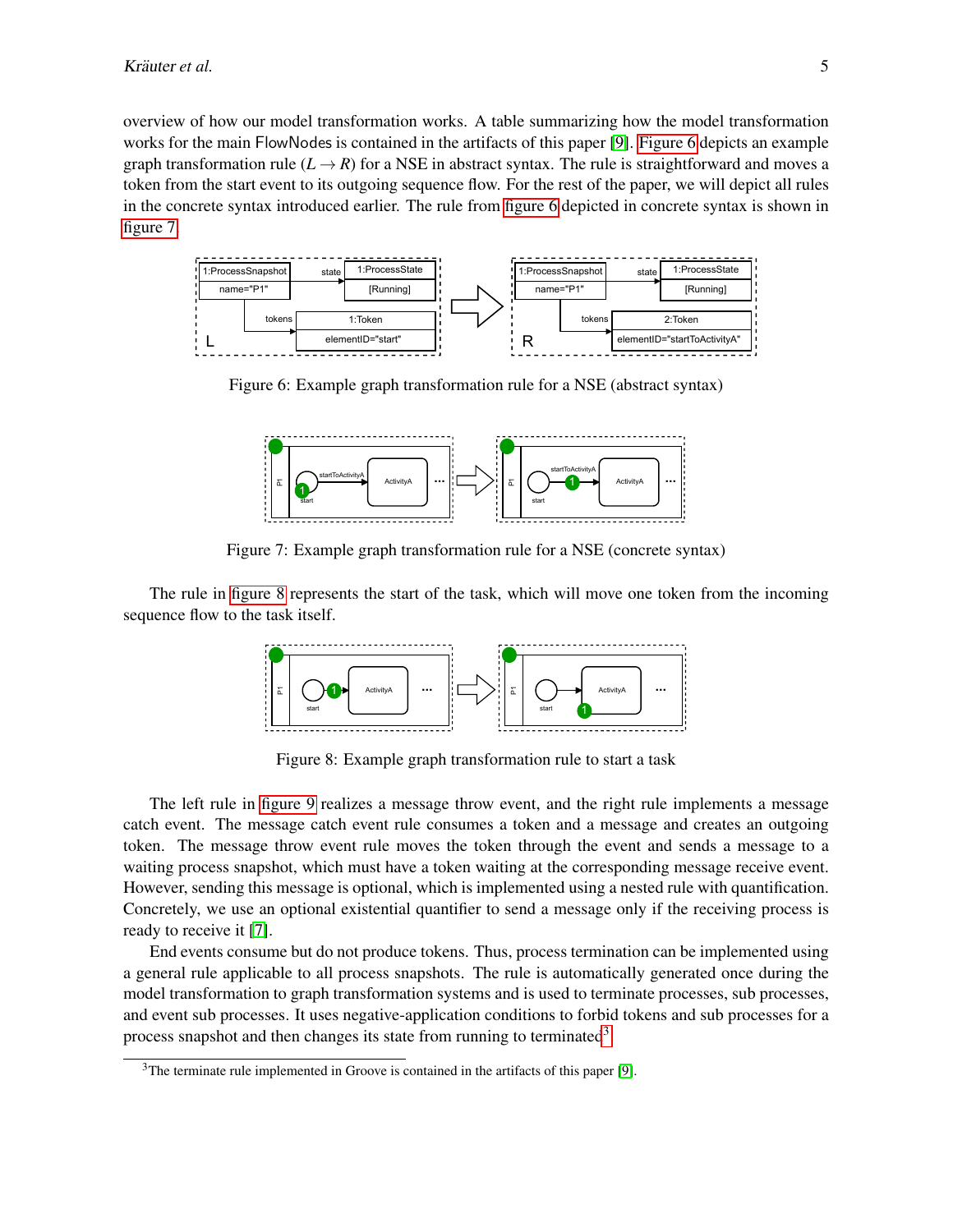<span id="page-5-2"></span>

Figure 9: Rules for message intermediate throw events (left) and catch events (right)

## <span id="page-5-0"></span>4 Model checking BPMN

Model checking a BPMN process model is possible using the generated graph transformation system. Besides a graph transformation system, a set of temporal properties to be checked and the atomic propositions used in the properties must be supplied (see [figure 1\)](#page-1-0). An atomic proposition can be formalized as a graph and holds in a given state if it is a subgraph of the graph representing the state. This enables model checking of temporal properties, for example, LTL properties, using the defined atomic propositions.

Like other work, we differentiate between *BPMN-specific properties* defined generally for all BPMN process models and *custom properties* tailored towards a particular BPMN process model. We do not consider structural properties since they can be checked using a standard process modeling tool without implementing execution semantics. We will now give an example of two predefined BPMN-specific properties and how they can be checked using our approach. Then, we describe how custom properties can be constructed and checked.

#### 4.1 BPMN-specific properties

Two BPMN-specific behavioral properties, namely, Safeness and Soundness, are defined in [\[2\]](#page-9-9). A BPMN process model is *safe* if, during its execution, at most one token occurs along the same sequence flow [\[2\]](#page-9-9). Soundness is further decomposed into (i) *Option to complete*: any running process instance must eventually complete, (ii) *Proper completion*: at the moment of completion, each token of the process instance must be in a different end event, (iii) *No dead activities*: any activity can be executed in at least one process instance [\[2\]](#page-9-9). As an example, we will now describe how to implement the *Safeness* and *Option to complete* properties.

*Safeness* is checked using the LTL property defined in [\(1\)](#page-5-3). The atomic property Unsafe is true if two tokens of one process snapshot have the same position<sup>[4](#page-5-4)</sup>. Option to complete is checked using the LTL property defined in [\(2\)](#page-5-5). The atomic property AllTerminated is true if there exists no process snapshot in the state Running, i.e., all process snapshots are Terminated<sup>[4](#page-5-4)</sup>.

<span id="page-5-5"></span> $\square(\neg \text{Unsafe})$  (1)  $\diamondsuit(\square(\text{AllTerminated}))$  (2)

<span id="page-5-3"></span>Both properties can be checked using our implementation [\[9\]](#page-9-8). To fully check Soundness, we need to check *Proper Completion* and *No Dead Activities*. The information needed to check these properties is present in the generated state space.

### <span id="page-5-1"></span>4.2 Custom properties

To make model checking user-friendly, we envision users defining atomic propositions in the extended BPMN syntax, i.e., the concrete syntax introduced earlier. Thus, to define an atomic proposition, we

<span id="page-5-4"></span><sup>4</sup>Groove rules for the atomic properties Unsafe and AllTerminated are contained in the artifacts of this paper [\[9\]](#page-9-8).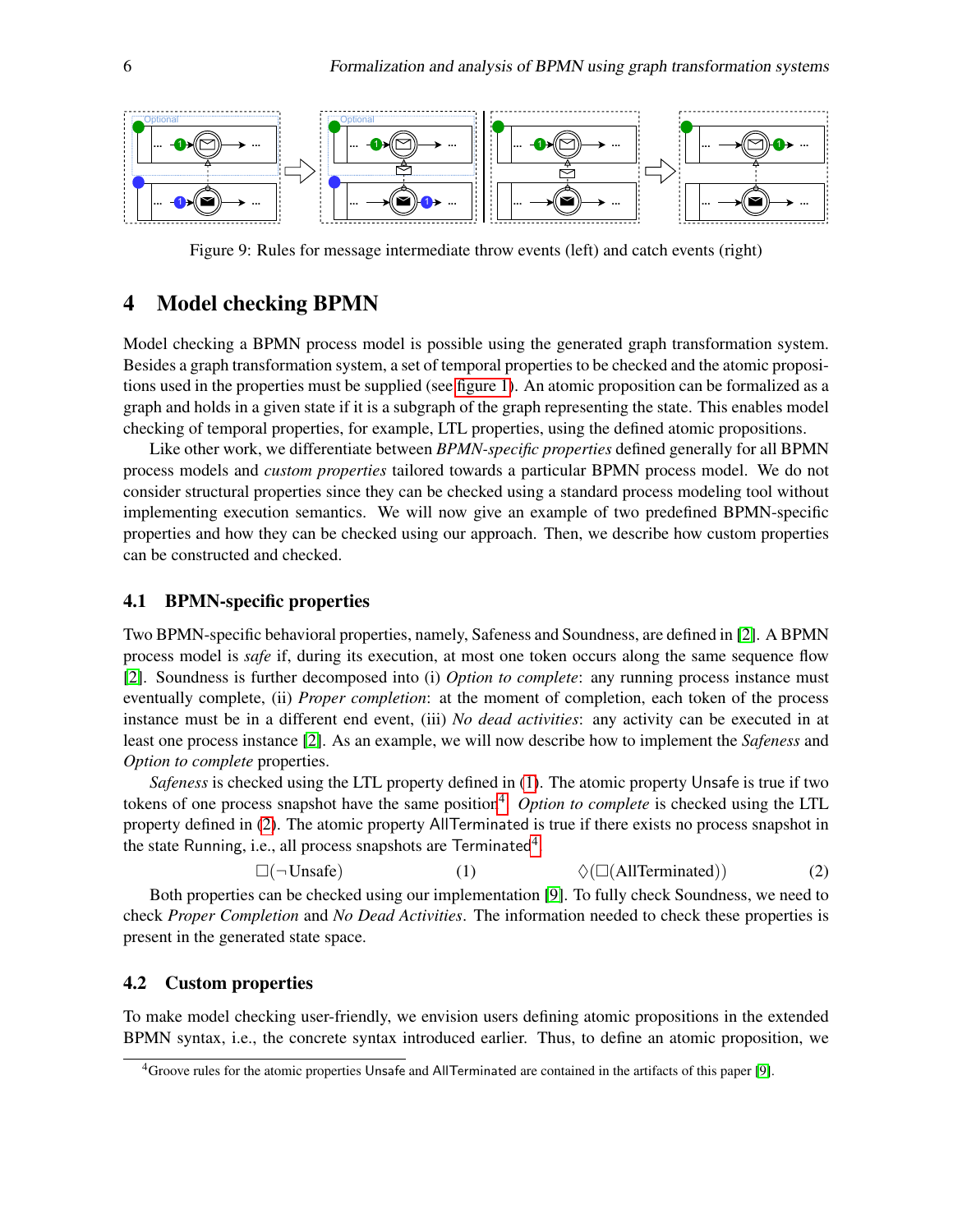let the user attach tokens to a BPMN process model, which we can automatically convert to a graph representing an atomic proposition.

<span id="page-6-0"></span>For example, the token distribution shown in [figure 10](#page-6-0) defines two running process snapshots with a token in task A. Differently colored tokens define different process snapshots. A user could use this property, for example, to check if, eventually, two processes are executing task A simultaneously. Thus, a user need not be aware of the graph transformation semantics used for execution, which is a significant advantage compared to other approaches.



Figure 10: Token distribution defining an atomic proposition.

## 5 Implementation

<span id="page-6-1"></span>[Figure 11](#page-6-1) depicts a screenshot of the implemented tool. The tool is open-source, publicly available, and does not require any installation [\[9\]](#page-9-8).



#### **BPMN Analyzer**

Figure 11: Screenshot of the tool

The first two steps of our approach, i.e., reading and transforming BPMN models to graph transformation systems, are implemented and usable through the web-based tool. Then one can use the graph-transformation tool Groove<sup>[5](#page-6-2)</sup> for state space generation and model checking locally. We are currently

<span id="page-6-2"></span><sup>5</sup><https://groove.ewi.utwente.nl/about>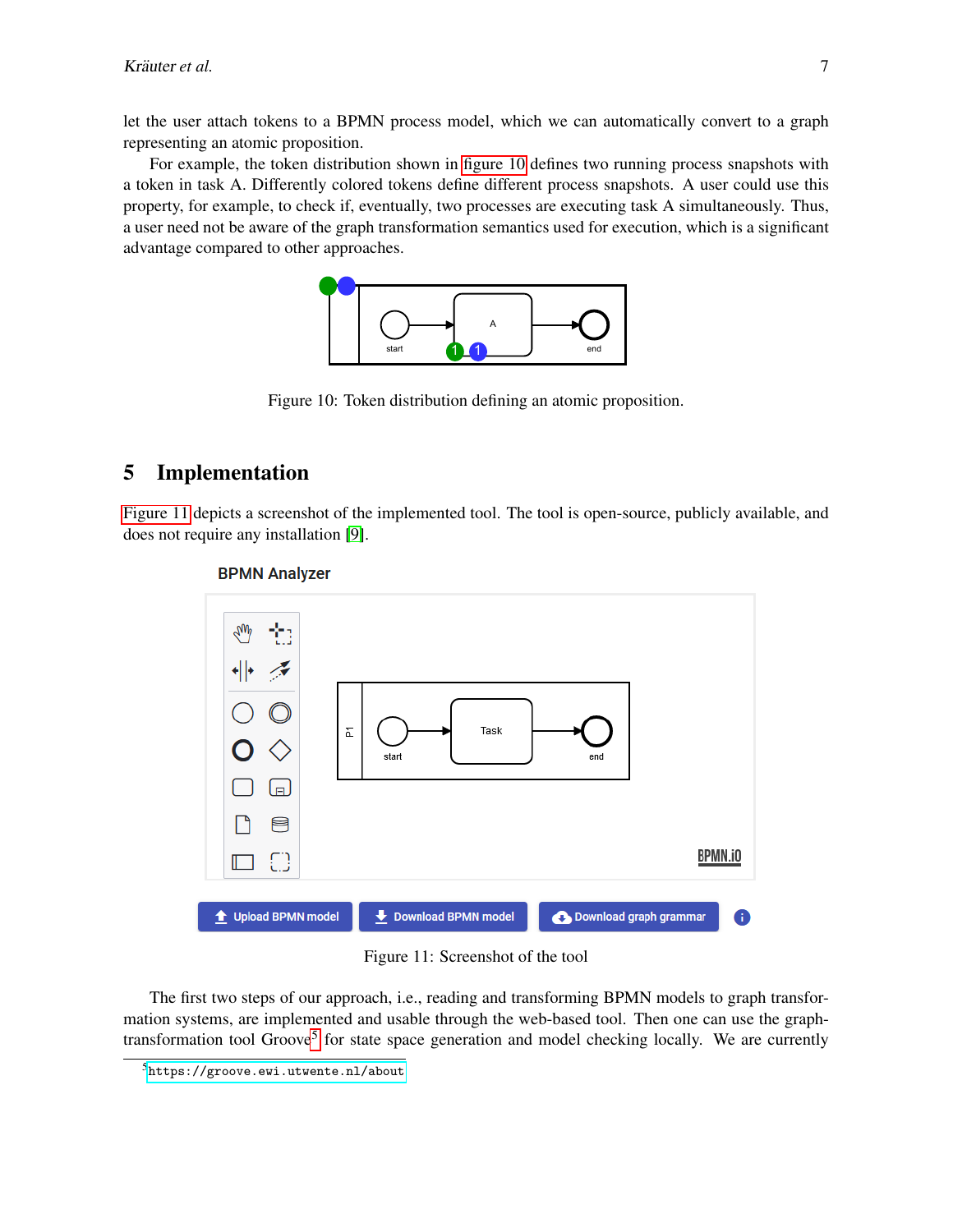working on extending our tool such that model-checking can be done without installing Groove locally. Groove implements SPO with NACs and thus has all the features we need. To evaluate the correctness of our implementation, we created a comprehensive test suite, which demonstrates correct rule generation for the implemented BPMN constructs [\[9\]](#page-9-8).

### <span id="page-7-0"></span>6 Related work

A BPMN formalization based on in-place graph transformation rules is given in [\[10\]](#page-9-2). The formalization covers a substantial part of the BPMN specification, including complex concepts such as inclusive gateway merge and compensation. In addition, graph transformation rules are visual and thus can easily be matched to the informal description of the execution semantics in the specification [\[6\]](#page-9-1). The graph transformation rules were implemented in a prototype using GrGen.NET. Unfortunately, the implementation is not publicly accessible anymore. Moreover, they do not support model checking since their goal is only formalization.

The tool BProVe<sup>[6](#page-7-2)</sup> is based on formal BPMN semantics given in rewriting logic and implemented in the Maude system. Using these semantics, BProVe enables the verification of custom LTL properties and BPMN-specific properties, such as Safeness and Soundness. Furthermore, the tool is accessible online, not requiring any installation [\[1\]](#page-9-0).

The verification framework fbpmn uses first-order logic to formalize and check BPMN process mod-els [\[5\]](#page-9-7). This formalization is then realized in the TLA<sup>+</sup> formal language and can be model-checked using TLC. Their framework and related information is open source and freely available online<sup>[7](#page-7-3)</sup>. Similar to BProVe, fbpmn allows checking BPMN-specific properties, such as Safeness and Soundness. However, they do not allow a user to define custom temporal properties.

We looked in detail at these three approaches since they support a significant subset of the BPMN constructs and have accessible and well-documented tools. Nevertheless, each approach supports a different subset of the BPMN constructs. The coverage of BPMN constructs greatly impacts how useful each approach is in practice. [Table 1](#page-8-0) depicts which BPMN constructs are supported by the different approaches compared to our approach.

Van Gorp et al. [\[10\]](#page-9-2) cover a large part of the BPMN semantics. However, they do not support Eventbased gateways and event subprocesses, while their support for boundary events is minimal. Especially, Event-based gateways are often used in practice. Corradini et al. [\[1\]](#page-9-0) support message and terminate events. In addition to [\[1\]](#page-9-0), Houhou et al. [\[5\]](#page-9-7) support timer and the use of message and timer events as both interrupting and non-interrupting boundary events. However, many other event types exist and are used in practice.

Referring to [table 1,](#page-8-0) we conclude that our formalization is comprehensive but still lacks support for some of the more advanced event types. An implementation of the missing event types is feasible, as shown in [\[10\]](#page-9-2).

## <span id="page-7-1"></span>7 Conclusion & future work

The approach presented in this paper utilizes a model transformation from BPMN models to graph transformation systems. For each BPMN model, we automatically generate a start graph and a set of graph

<span id="page-7-2"></span><sup>6</sup><http://pros.unicam.it/bprove/>

<span id="page-7-3"></span><sup>7</sup><https://github.com/pascalpoizat/fbpmn>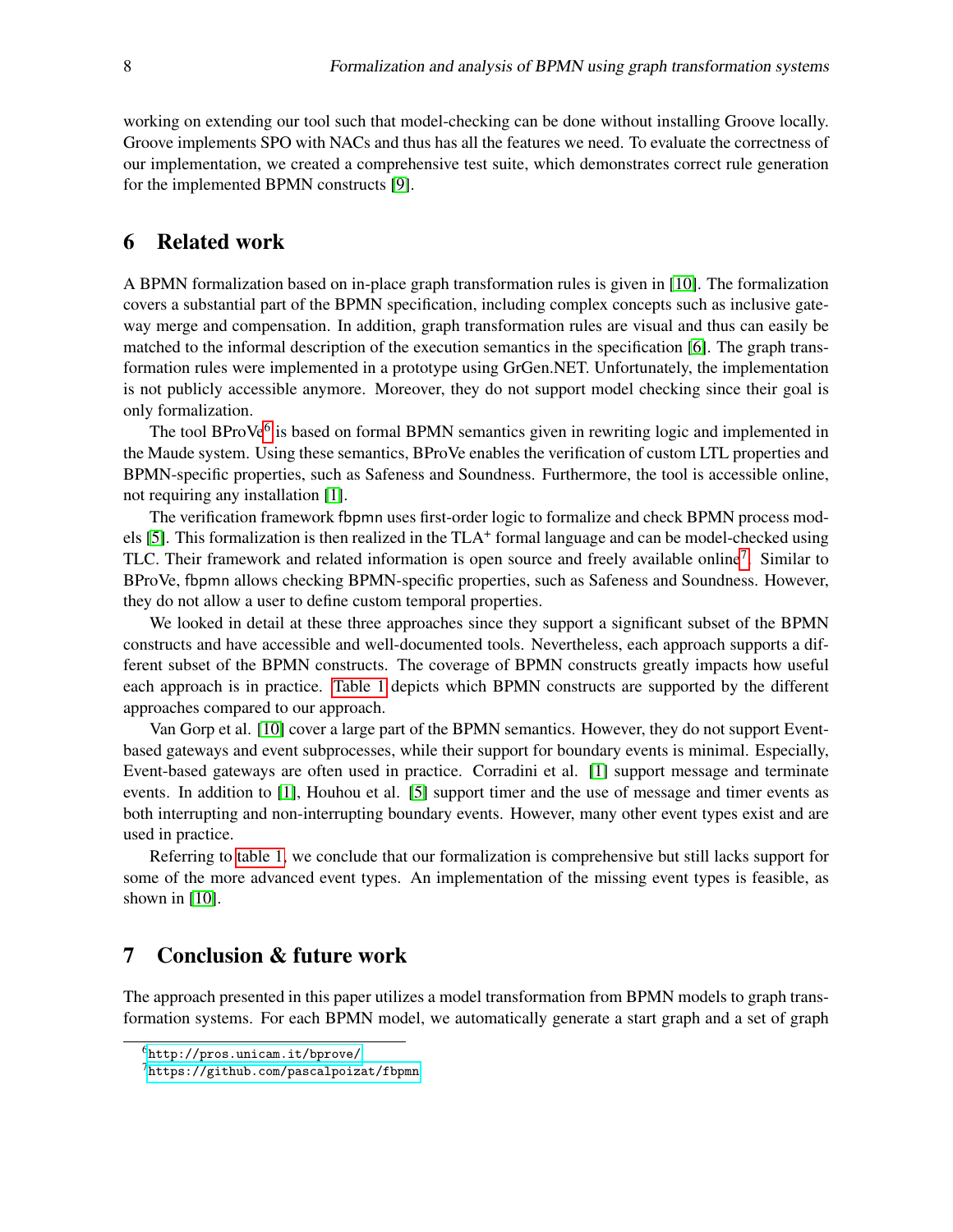<span id="page-8-0"></span>

| Feature                                     | Van Gorp                  | Corradini                 | Houhou                    | This                      |
|---------------------------------------------|---------------------------|---------------------------|---------------------------|---------------------------|
|                                             | et al. [10]               | et al. [1]                | et al. [5]                | paper                     |
| Instantiation and termination               |                           |                           |                           |                           |
| Start event instantiation                   | $\mathbf X$               | X                         | X                         | $\mathbf X$               |
| Exclusive event-based gateway instantiation | $\boldsymbol{\mathrm{X}}$ |                           |                           | X                         |
| Parallel event-based gateway instantiation  |                           |                           |                           |                           |
| Receive task instantiation                  |                           |                           |                           | X                         |
| Normal process completion                   | $\boldsymbol{\mathrm{X}}$ | $\mathbf X$               | $\mathbf X$               | X                         |
| <b>Activities</b>                           |                           |                           |                           |                           |
| Activity                                    | $\mathbf X$               | $\mathbf X$               | $\mathbf X$               | $\mathbf X$               |
| Subprocess                                  | $\boldsymbol{\mathrm{X}}$ | $\boldsymbol{\mathrm{X}}$ | $\mathbf X$               | $\mathbf X$               |
| Ad-hoc subprocesses                         |                           |                           |                           |                           |
| Loop activity                               | $\mathbf X$               |                           |                           |                           |
| Multiple instance activity                  |                           |                           |                           |                           |
| Gateways                                    |                           |                           |                           |                           |
| Parallel gateway                            | $\boldsymbol{\mathrm{X}}$ | $\boldsymbol{\mathrm{X}}$ | $\mathbf X$               | X                         |
| Exclusive gateway                           | $\mathbf X$               | X                         | X                         | X                         |
| Inclusive gateway (split)                   | X                         | $\boldsymbol{\mathrm{X}}$ | $\boldsymbol{\mathrm{X}}$ | $\boldsymbol{\mathrm{X}}$ |
| Inclusive gateway (merge)                   | X                         |                           | X                         | $\boldsymbol{\mathrm{X}}$ |
| Event-based gateway                         |                           | $\mathrm{X}^1$            | $\boldsymbol{\mathrm{X}}$ | X                         |
| Complex gateway                             |                           |                           |                           |                           |
| Events                                      |                           |                           |                           |                           |
| None Events                                 | X                         | $\boldsymbol{\mathrm{X}}$ | $\boldsymbol{\mathrm{X}}$ | $\boldsymbol{\mathrm{X}}$ |
| Message events                              | $\boldsymbol{\mathrm{X}}$ | $\boldsymbol{\mathrm{X}}$ | $\boldsymbol{\mathrm{X}}$ | $\boldsymbol{\mathrm{X}}$ |
| <b>Timer Events</b>                         |                           |                           | $\boldsymbol{\mathrm{X}}$ |                           |
| <b>Escalation Events</b>                    |                           |                           |                           |                           |
| Error Events (catch)                        | $\boldsymbol{\mathrm{X}}$ |                           |                           |                           |
| Error Events (throw)                        | $\boldsymbol{\mathrm{X}}$ |                           |                           |                           |
| <b>Cancel Events</b>                        | $\boldsymbol{\mathrm{X}}$ |                           |                           |                           |
| <b>Compensation Events</b>                  | $\mathbf X$               |                           |                           |                           |
| <b>Conditional Events</b>                   |                           |                           |                           |                           |
| <b>Link Events</b>                          | $\boldsymbol{\mathrm{X}}$ |                           |                           | X                         |
| <b>Signal Events</b>                        | $\boldsymbol{\mathrm{X}}$ |                           |                           | X                         |
| <b>Multiple Events</b>                      |                           |                           |                           |                           |
| <b>Terminate Events</b>                     | $\boldsymbol{\mathrm{X}}$ | $\mathbf X$               | $\boldsymbol{\mathrm{X}}$ | $\mathbf X$               |
| <b>Boundary Events</b>                      | $X^2$                     |                           | $\mathrm{X}^3$            | X                         |
| Event subprocess                            |                           |                           |                           | X                         |

Table 1: Constructs supported by different BPMN formalizations (overview based on [\[10\]](#page-9-2)).

<sup>1</sup> Does not support receive tasks after event-based gateways.

 $2$  Only supports interrupting boundary events on tasks.

<sup>3</sup> Only supports message and timer events.